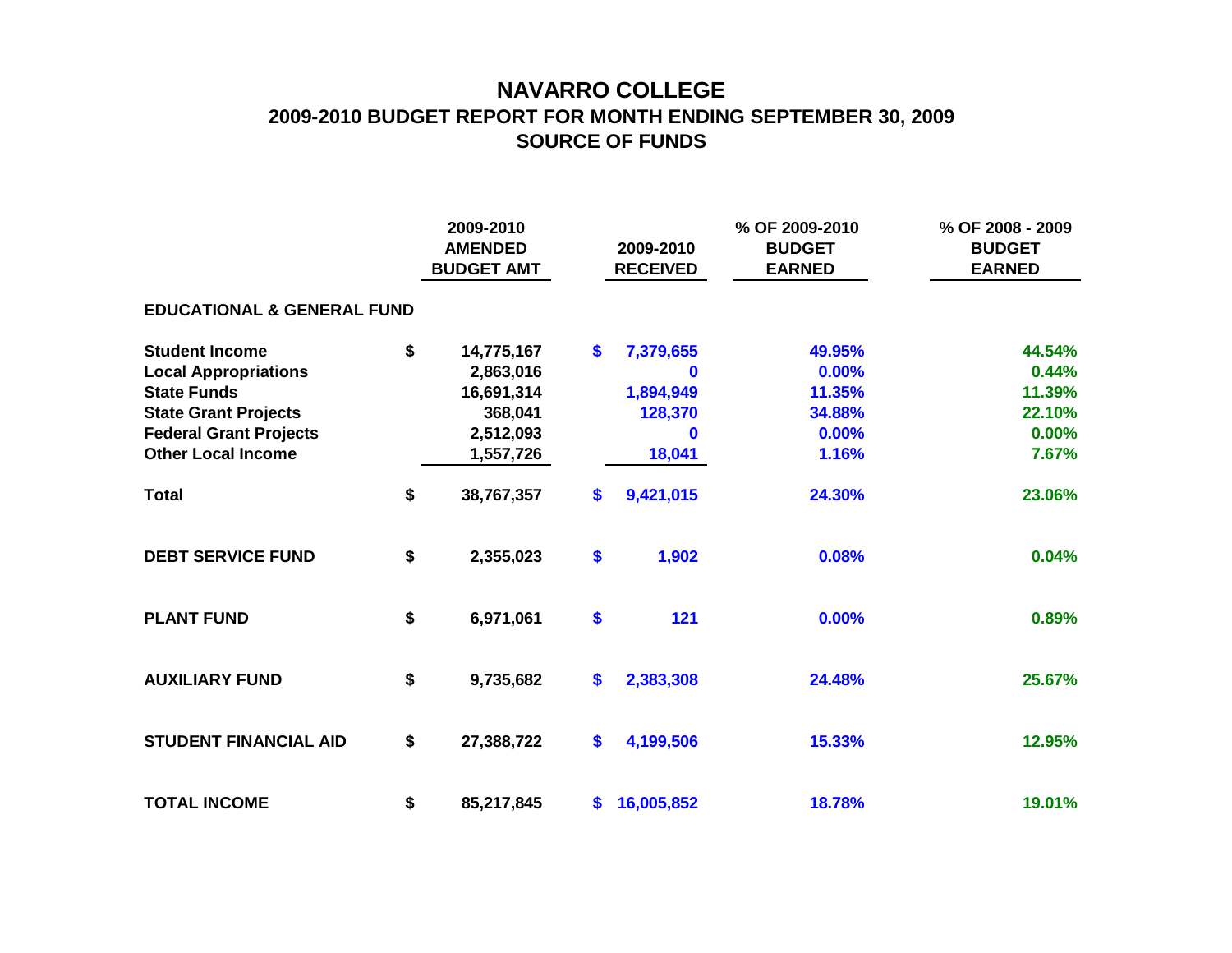## **NAVARRO COLLEGE 2009-2010 BUDGET REPORT FOR MONTH ENDING SEPTEMBER 30, 2009 DISBURSEMENT OF FUNDS**

|                                           |    | 2009-2010<br><b>AMENDED</b><br><b>BUDGET AMT</b> |  | 2009-2010<br><b>EXPENDED</b> |    | 2009-2010<br><b>OBLIGATED</b> | % OF 2009-2010<br><b>BUDGET</b><br><b>EXPENDED</b> | % OF 2008 - 2009<br><b>BUDGET</b><br><b>EXPENDED/OBLIGATED</b> |  |
|-------------------------------------------|----|--------------------------------------------------|--|------------------------------|----|-------------------------------|----------------------------------------------------|----------------------------------------------------------------|--|
| <b>EDUCATIONAL &amp; GENERAL FUND</b>     |    |                                                  |  |                              |    |                               |                                                    |                                                                |  |
| <b>General Administration</b>             | \$ | $1,600,725$ \$                                   |  | 118,171                      | \$ | 1,160,907                     | 79.91%                                             | 87.37%                                                         |  |
| <b>Student Services</b>                   |    | 2,521,633                                        |  | 340,999                      |    | 1,588,088                     | 76.50%                                             | 76.23%                                                         |  |
| <b>General Institutional</b>              |    | 2,800,324                                        |  | 448,647                      |    | 1,350,117                     | 64.23%                                             | 77.83%                                                         |  |
| <b>Instructional Administration</b>       |    | 2,091,182                                        |  | 151,809                      |    | 1,550,198                     | 81.39%                                             | 85.47%                                                         |  |
| <b>Staff Benefits</b>                     |    | 3,944,350                                        |  | 427,036                      |    | 3,302,002                     | 94.54%                                             | 45.58%                                                         |  |
| <b>Resident Instruction:</b>              |    |                                                  |  |                              |    |                               |                                                    |                                                                |  |
| Academic                                  |    | 7,055,504                                        |  | 647,928                      |    | 4,476,349                     | 72.63%                                             | 67.66%                                                         |  |
| <b>Career</b>                             |    | 5,567,790                                        |  | 450,127                      |    | 3,349,495                     | 68.24%                                             | 74.84%                                                         |  |
| Planetarium                               |    | 254,023                                          |  | 16,561                       |    | 145,383                       | 63.75%                                             | 65.95%                                                         |  |
| <b>Museum</b>                             |    | 166,222                                          |  | 12,375                       |    | 113,417                       | 75.68%                                             | 70.39%                                                         |  |
| Library                                   |    | 507,976                                          |  | 61,347                       |    | 243,261                       | 59.97%                                             | 47.33%                                                         |  |
| <b>Community Services</b>                 |    | 28,556                                           |  | $\bf{0}$                     |    | $\bf{0}$                      | 0.00%                                              | 0.35%                                                          |  |
| <b>Plant Maintenance &amp; Operations</b> |    | 4,635,847                                        |  | 300,442                      |    | 2,328,827                     | 56.72%                                             | 76.09%                                                         |  |
| <b>Appropriations</b>                     |    | 5,236,992                                        |  | 5,233                        |    | 38,126                        | 0.83%                                              | 2.20%                                                          |  |
| <b>State Grant Projects</b>               |    | 170,765                                          |  | 7,398                        |    | 18,716                        | 15.29%                                             | 18.74%                                                         |  |
| <b>Federal Grant Projects</b>             |    | 2,156,022                                        |  | 105,210                      |    | 882,647                       | 45.82%                                             | 51.26%                                                         |  |
| <b>Local Grant Projects</b>               |    | 29,446                                           |  | 1.                           |    | 22,638                        | 76.88%                                             | 0.00%                                                          |  |
| <b>Total</b>                              | \$ | 38,767,357 \$                                    |  | 3,093,284                    | \$ | 20,570,171                    | 61.04%                                             | 60.60%                                                         |  |
| <b>DEBT SERVICE FUND</b>                  | \$ | 2,355,023 \$                                     |  | $\mathbf 0$                  | \$ | $\mathbf 0$                   | 0.00%                                              | 0.00%                                                          |  |
| <b>PLANT FUND</b>                         | \$ | 6,971,061 \$                                     |  | 147,485                      | \$ | 137,859                       | 4.09%                                              | 100.00%                                                        |  |
| <b>AUXILIARY FUND</b>                     | \$ | $9,735,682$ \$                                   |  | 995,942                      | \$ | 3,295,855                     | 44.08%                                             | 47.94%                                                         |  |
| <b>STUDENT FINANCIAL AID</b>              | \$ | 27,388,722 \$                                    |  | 5,903,097                    | \$ | $\mathbf 0$                   | 21.55%                                             | 18.75%                                                         |  |
| <b>TOTAL DISBURSEMENTS</b>                | \$ | 85,217,845 \$                                    |  | 10,139,808                   | \$ | 24,003,885                    | 40.07%                                             | 42.16%                                                         |  |